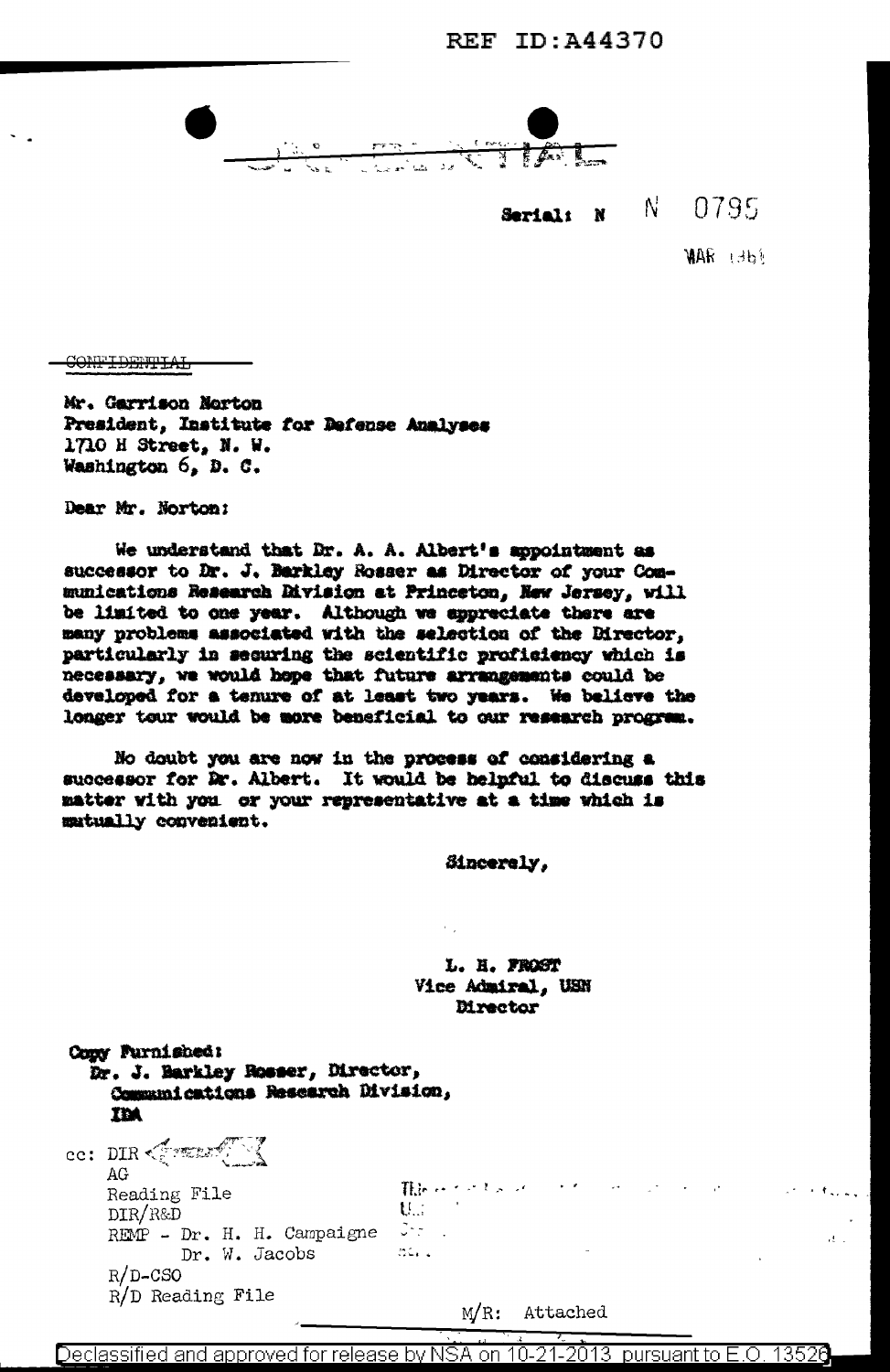$\frac{1}{\sqrt{2\pi}\sqrt{2\pi}}\frac{1}{\sqrt{2\pi}}\frac{1}{\sqrt{2\pi}}\frac{1}{\sqrt{2\pi}}\frac{1}{\sqrt{2\pi}}\frac{1}{\sqrt{2\pi}}\frac{1}{\sqrt{2\pi}}\frac{1}{\sqrt{2\pi}}\frac{1}{\sqrt{2\pi}}\frac{1}{\sqrt{2\pi}}\frac{1}{\sqrt{2\pi}}\frac{1}{\sqrt{2\pi}}\frac{1}{\sqrt{2\pi}}\frac{1}{\sqrt{2\pi}}\frac{1}{\sqrt{2\pi}}\frac{1}{\sqrt{2\pi}}\frac{1}{\sqrt{2\pi}}\frac{1}{\sqrt{2\$ 

Serial:  $\mathbb{N} \times \mathbb{N} \times \mathbb{N}$ 

 $M/R$ : 1) The NSA Research Institute is being conducted by IDA at the Communications Research Division in Princeton, New Jersey, under Contract Nonr  $2631(00)$ .

2) Dr. Rosser's appointment as Director of the Division will expire in September 1961. He has been Director since June 1959. It is advisable to discuss with IDA matters relating to the selection and engagement of a Director for this research program.

3) The existing contractual agreement will require renewal by 1 October 1961. In view of the type of research endeavor it is necessary to plan for certain activities subsequent to the current contractual term. Previous NSA communications to IDA have specified that NSA contemplates a continuing research program in support of the N8A Research Institute in the order of \$2,000,000 a year.

E.R.BAIG/R&D/3747/21 Feb 61/jh

 $H$  is positive in  $\mathbb{R}^n$ of the state of dispense the  $U_{\rm{max}}$  .  $\mathcal{L}^{\text{max}}$  $\sim 100$  $\sim 10^{11}$  and